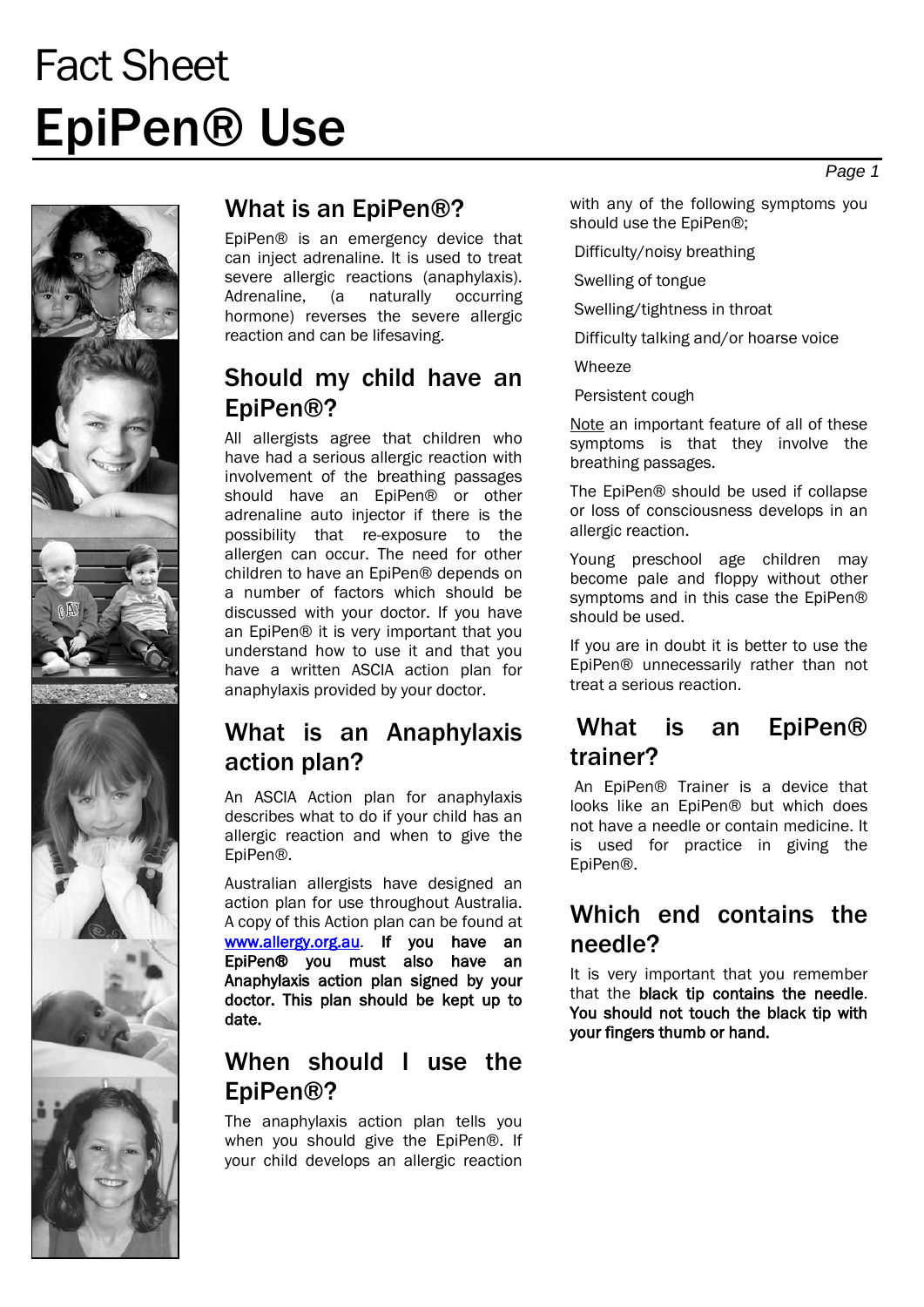# Fact Sheet EpiPen® Use



### How do I use the EpiPen®?

There are 4 main steps.

1. Remove the EpiPen from the yellow or green container by unscrewing the lid and sliding the EpiPen out. Form a fist around the EpiPen® and pull off grey cap (do not twist). Before pulling off the grey cap you should check that your thumb is closest to the grey cap end, as in the picture, and not over the end of the EpiPen®, especially the black end. This will help prevent you from injecting your own thumb which may happen if you place your thumb over the black 'active' end.



2. Place black tip against the outer midthigh of the child. The mid outer thigh is the 'fleshiest' part of the thigh, where the muscle is. (Note; there is no need to 'swing and jab') A sudden jab may cause the child to jump and the needle to be discharged before the adrenaline is injected. It is important to hold your child<br>securely while administering the securely while administering the EpiPen®. Your doctor or nurse should show you the best way to do this). It may be given through light clothing. If the clothing is difficult to remove you should not waste time attempting to do this.

3. Push HARD until a loud click is heard or felt and hold in place for 10 seconds



4. Remove the EpiPen® and place it back in the yellow or green container with the needle pointing down, then call an ambulance. The EpiPen® can only be used once.

If necessary the EpiPen® can be given<br>through clothing. If the clothing is If the clothing is difficult to remove you should not waste time attempting to do this.

### What should I do after giving the EpiPen®?

You should always call an ambulance even if the EpiPen® relieves symptoms. Your anaphylaxis action plan provides the phone number. When an EpiPen® has been used the patient should remain under medical observation for at least 4- 6 hours after the symptoms have resolved.

#### Is a further dose of adrenaline ever necessary?

A single dose of EpiPen is all that is required to treat an anaphylactic reaction in the majority of cases. If there is no response to the initial dose of adrenaline, the EpiPen dose can be repeated (if available) after 5 minutes.

# What should I do if the symptoms look like Asthma?

If you are not sure if the symptoms your child is experiencing are due to allergy or asthma and you feel they may have been exposed to an allergen (e.g. food), then the safest and best course of action is to give the EpiPen. The adrenaline in the EpiPen will treat asthma or anaphylaxis and is safe to give. You can use a bronchodilator (asthma reliever) eg Ventolin after you use the EpiPen.

*Page 2*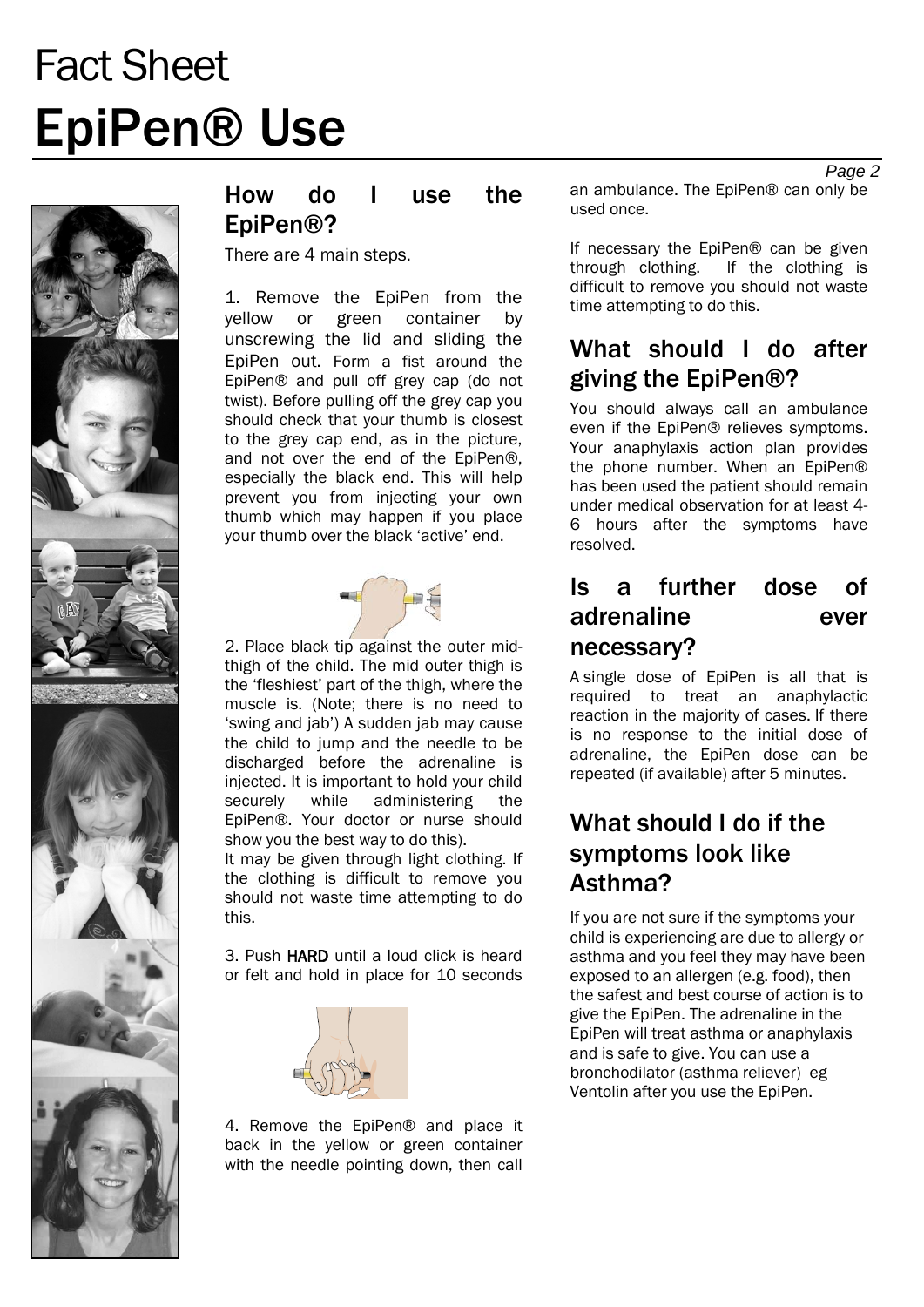# Fact Sheet EpiPen® Use



### Can I use other medicines (antihistamines, cortisone) instead of the EpiPen®?

No. If symptoms indicating a severe allergic reaction develop you should not rely on these other medications to treat the reaction.

# Are there side effects from using an EpiPen®?

It is very rare for children to suffer any serious side effects from administration of EpiPen®. The EpiPen® contains adrenaline which is a naturally occurring hormone. The skin around the injection site often becomes quite pale for a short period of time after the EpiPen is given. Other symptoms which may occur in some cases are tremor, anxiety, palpitations, headache and nausea. These symptoms only last for a short time and are not serious.

# What strength EpiPen® should I have?

Australian allergists have recommended EpiPen® Jr for children between 10 and 20kg and EpiPen® for anyone over 20kg. An EpiPen® Jr is not usually recommended for children less than 10kg. Most children weigh 20kg before they turn 6 and school age children usually need the full strength EpiPen®

### Who can prescribe an EpiPen®?

The first authority prescription needs to be given by an allergy specialist, emergency specialist or a paediatrician. Your family doctor can initiate treatment with an Epipen or can order a repeat prescription if he/she has information

from a specialist indicating that the EpiPen® is necessary.

#### How many EpiPens® can I get?

The current Authority Scheme in Australia allows for provision of one EpiPen® at a time for adults and two EpiPens® at a time for children aged 17 years or less (one for school and one at home). An older child who is travelling to and from school independently should however carry the second EpiPen on their person.

### What should I do if the EpiPen® is expired?

You should replace it with one that is not expired but keep the expired device until then. If your child needs to use the EpiPen® and you only have an expired EpiPen®, use the expired EpiPen® as this may still work but not as effectively as an EpiPen within it's use by date. In an emergency it is much better to use an expired EpiPen® than no EpiPen® at all. The shelf life of the EpiPen® is normally 12-18 months from the date of manufacture. The expiry date should be marked on a calendar and the EpiPen® replaced prior to this date.

#### Should the EpiPen® go everywhere with my child?

Yes. Most reactions occur outside the home or school. Food allergy reactions often occur in restaurants. You should have the EpiPen® with you whenever you take your child out. When your child becomes old enough to go out alone he/she should carry the EpiPen® and know how and when it should be used.

*Page 3*